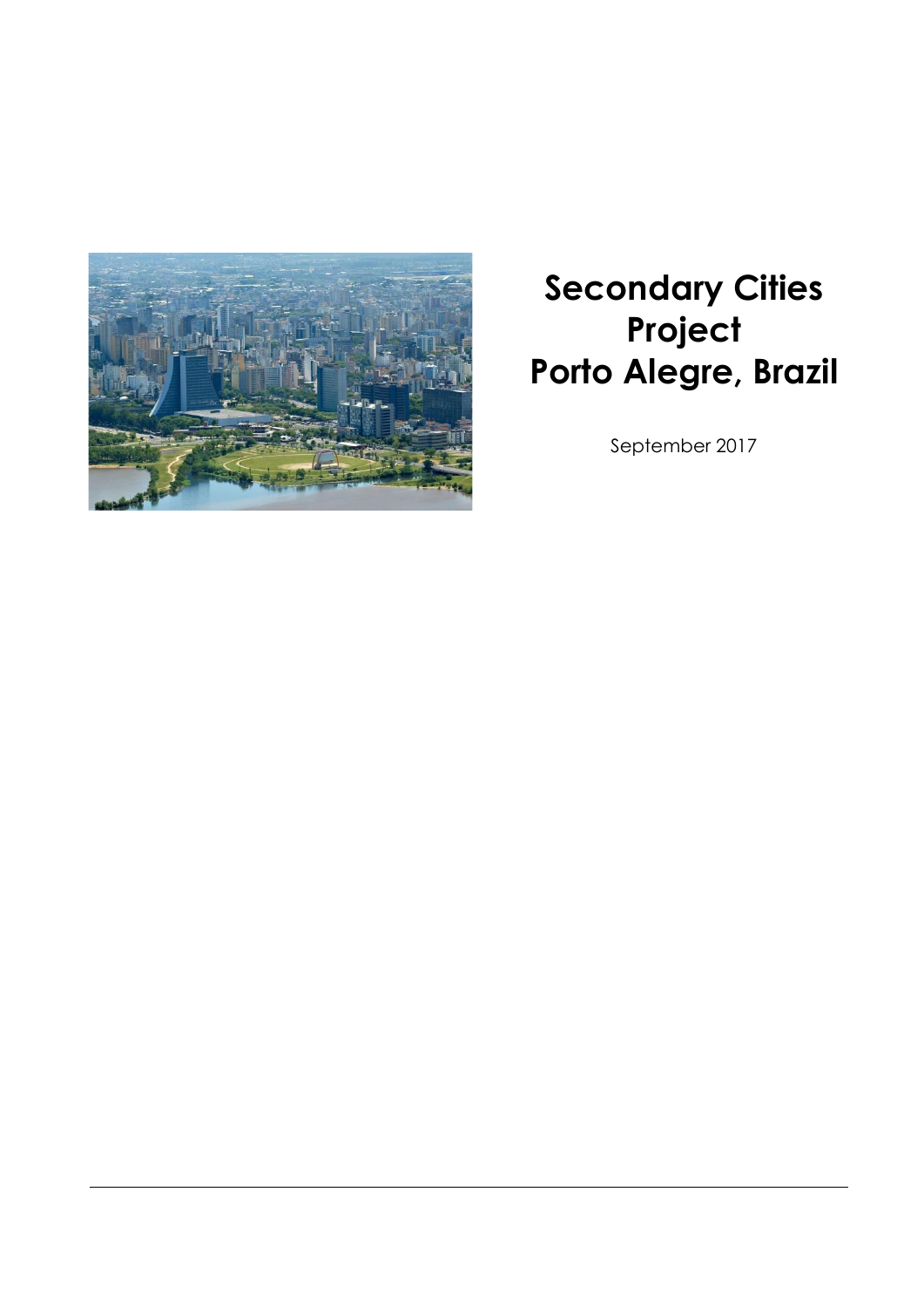# 1. Cover Sheet

| Title                          | Secondary Cities Project Proposal for Porto Alegre, Brazil |                                                                                                                                                                                                                                                |
|--------------------------------|------------------------------------------------------------|------------------------------------------------------------------------------------------------------------------------------------------------------------------------------------------------------------------------------------------------|
| <b>Project Details</b>         | <b>Project Lead</b>                                        | Dr. Marc A. Weiss, Chairman and CEO, Global Urban<br>Development (GUD), Coordinator, Porto Alegre<br>Sustainable Innovation Zone (ZISPOA) Project, and<br>International Visiting Professor, Federal University of<br>Rio Grande do Sul (UFRGS) |
|                                |                                                            | Email: marcweiss@globalurban.org<br>Phone: +55 (51) 99597-2411                                                                                                                                                                                 |
|                                |                                                            |                                                                                                                                                                                                                                                |
|                                |                                                            | Mailing address: Avenida Jose Bonifacio, 529, #51,<br>Porto Alegre, RS, 9004-130, Brazil                                                                                                                                                       |
|                                | <b>Local Partner</b>                                       | Porto Alegre City Government/Porto Alegre Resiliente<br>Lead: M. Rodrigo Corradi, Director of Institutional<br>Articulation and Deputy Chief Resilience Officer<br>Email: rodrigo@portoalegre.rs.gov.br<br>Phone: +55 (51) 3289-6679           |
|                                | <b>U.S. Consulate Point of</b><br><b>Contact</b>           | Ms. Aline Vecchia, Assistant for Political and Economic<br>Affairs, U.S. Consulate in Porto Alegre<br>Email: VecchiaAC@state.gov<br>Phone: +55 (51) 3345-6088                                                                                  |
|                                | <b>2C Principal</b><br>Investigator                        | Dr. Melinda Laituri<br>Email: Melinda.laituri@colostate.edu                                                                                                                                                                                    |
|                                | <b>Other Participant 1</b>                                 | Disaster Risk Management Research Center (GRID),<br>School of Engineering, UFRGS<br>Contact: Professor Luiz Carlos Pinto da Silva Filho,<br><b>Director</b><br>Phone: +55 (51) 3308-3489<br>Email: direng@ufrgs.br                             |
|                                | <b>Other Participant 2</b>                                 | GeoSUMR Partnership, Washington, DC.<br>Contact: Marsha Goldberg, Program Manager<br>Phone: +1 (202) 248-4254<br>Email: mslonegoldberg@gmail.com                                                                                               |
| <b>Requested Budget amount</b> |                                                            | \$200,000                                                                                                                                                                                                                                      |
| <b>Length of Project</b>       |                                                            | 12 months                                                                                                                                                                                                                                      |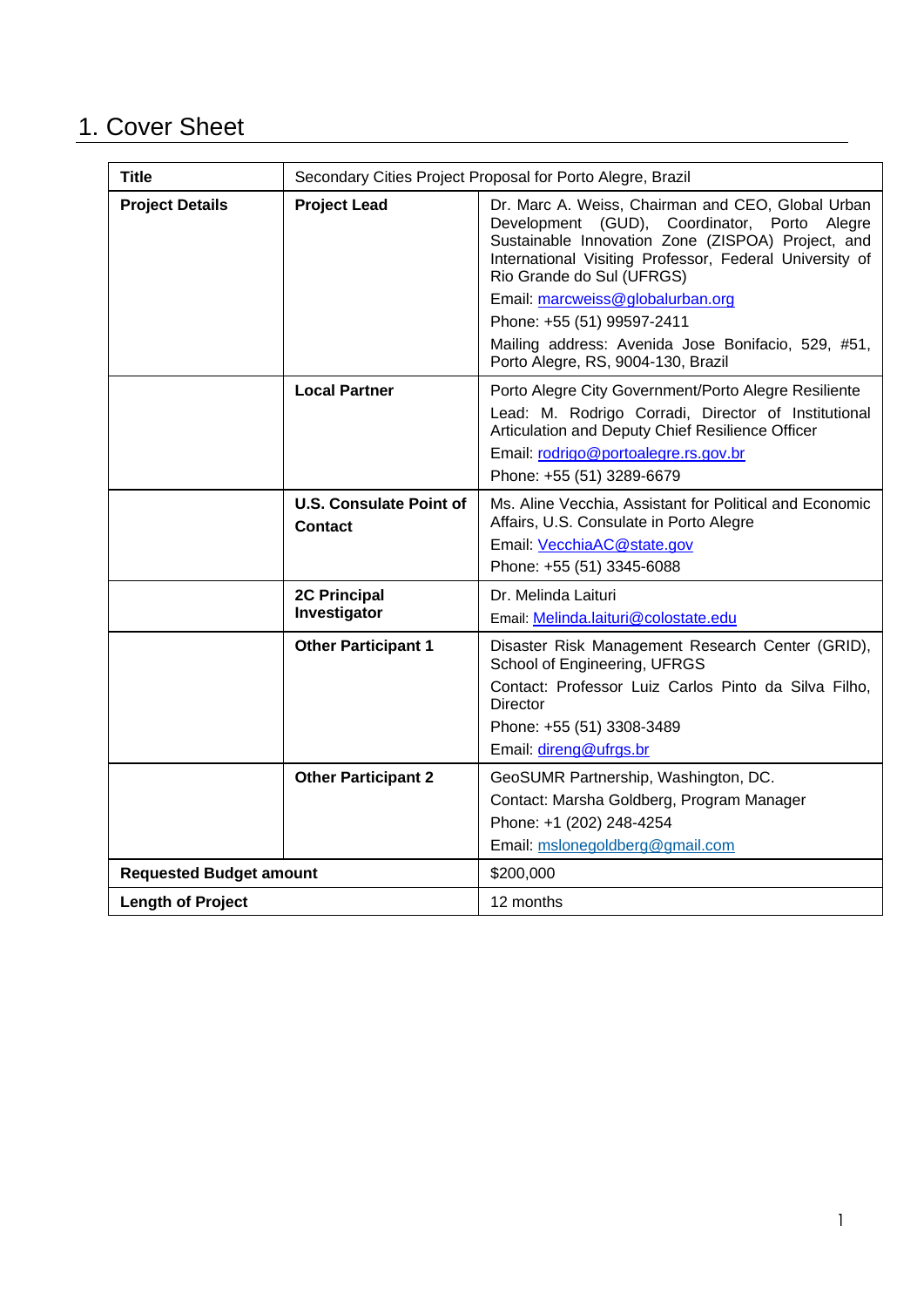# 2. Project Description

# **Background**

Porto Alegre is the 10º largest city in Brazil, with a population of approximately 1,485,000, and the Porto Alegre Sustainable Innovation Zone (ZISPOA) aims to become the most sustainable and innovative region in Latin America by 2030. The centrally located ZISPOA area blends together all or part of 10 different neighborhoods in Porto Alegre -- Azenha, Bom Fim, Centro Historico, Cidade Baixa, Farroupilha, Floresta, Independencia, Rio Branco, Santa Cecilia, and Santana -- including the city's largest public park, Redencao; two federal university campuses - the Federal University of Rio Grande do Sul (UFRGS) and the Federal University of Health Sciences of Porto Alegre (UFCSPA), and six major hospitals. This part of Porto Alegre is a longtime leader in sustainability, creativity, citizen action, and cultural change. The historic 4th District is a large and partially deteriorated mixed-use industrial, commercial, and residential area and multimodal transportation corridor that currently is the focus for the Porto Alegre City Government's efforts to promote sustainable economic and community development, including through Porto Alegre Resiliente (supported by the Rockefeller Foundation's 100 Resilient Cities initiative). One of Porto Alegre Resiliente's main goals is to promote solar power and energy efficiency in Porto Alegre, starting with public buildings, schools, and street lights, with technical assistance from international organizations including 100RC, ICLEI-Local Governments for Sustainability, World Resources Institute (WRI Brasil), and the Global Covenant of Mayors for Climate and Energy.

Based on Porto Alegre's strategic importance, the USG opened a Consulate in the city on June 27, 2017. The ZISPOA area and the 4th District are expected to undergo substantial transformation over the next decade and beyond. They represent a potential prototype for how cities in developing countries can expand prosperity and enhance quality of life, with accelerated growth of businesses, jobs, and incomes, and improved infrastructure and services, through conserving, reusing, and renewing resources much more efficiently. Using geospatial data more effectively with engaged citizen and community participation can achieve significant advances in large-scale decentralized investments in solar power generation and distribution, and extensive renovation and construction of both existing and new energy-efficient buildings. Although the Porto Alegre City Government possesses some technical capacity and resources to use geospatial data for urban planning, this project will substantially strengthen and expand its geospatial data tools and open processes. Through ObservaPOA, the City Government is implementing Brazil's national law on public access to information (Lei No. 12.527/2011).

# Goals and Objectives

The proposed thematic focus of the project is Economy, specifically expanding renewable energy and energy efficiency capacity and promoting market-oriented sustainable innovation economic activity centers. A second thematic focus is Land Use, especially regarding future changes in land and building uses in ZISPOA and the 4th District fostered by their sustainable energy transformation. This proposed 2C project aims at using open source digital geospatial information technologies for educating and empowering people to make effective progress towards solarizing ZISPOA and enabling it to become an urban model for sustainable energy.

To achieve these goals, the project has the following objectives:

- 1) Strengthen the implementation and dissemination of collaborative tools for sustainable community development planning and geographic knowledge in an inclusive and participatory process currently being organized by ZISPOA.
- 2) Implement open-source geographic databases containing initial demographic, infrastructure, energy, and resources information about ZISPOA and the 4th District.
- 3) Integrate advanced geospatial information methods and tools for solar energy initiatives and projects.
- 4) Develop initial diagnostics, indicators, and baseline scenarios for the renewable energy and energy efficiency transformation of ZISPOA and the 4th District through decentralized solar electric power generation and distribution.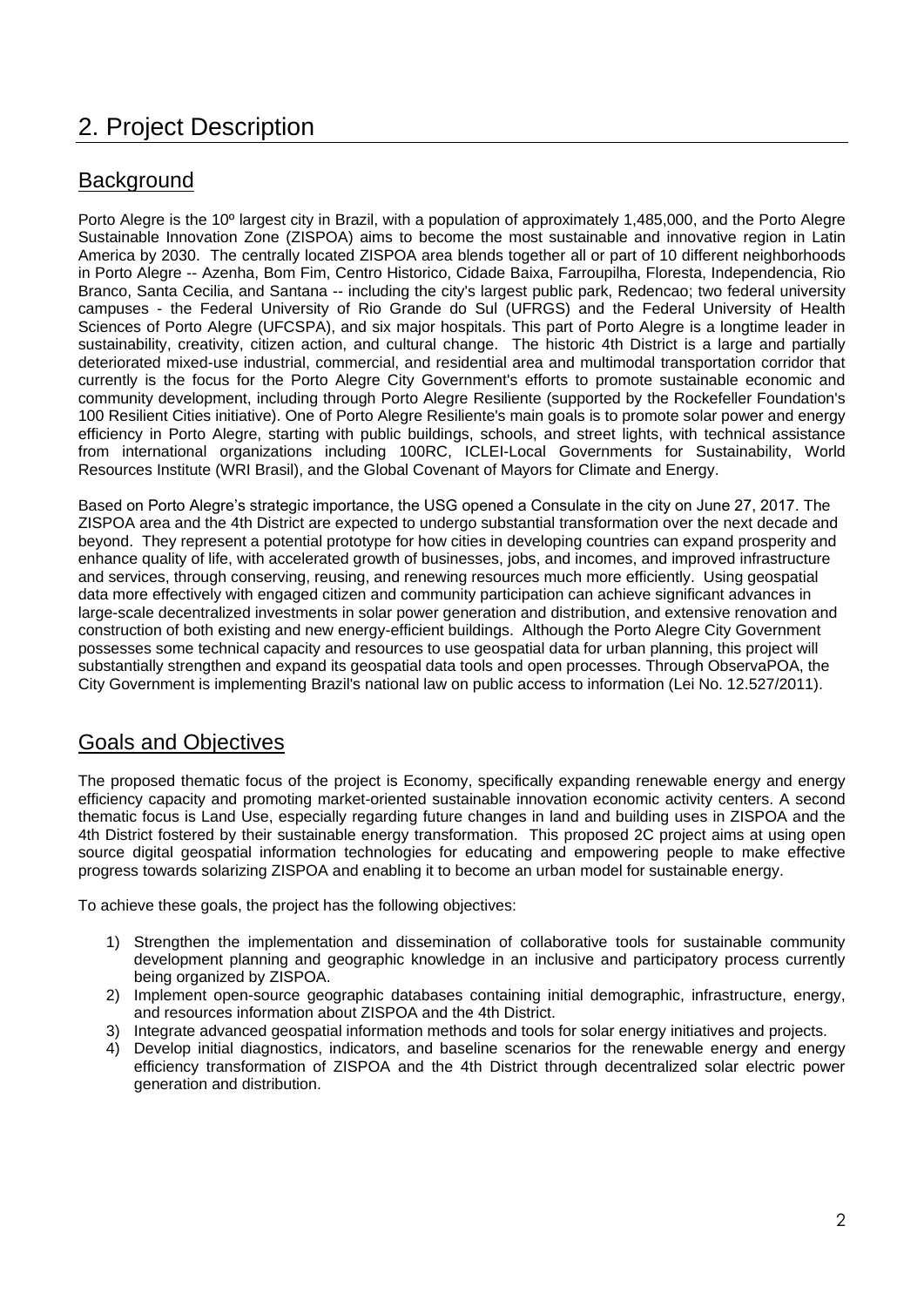Specifically, the project will engage in the following activities:

- 1. actively involving local partners and communities for collaboratively framing, planning and conducting research activities, analyzing data, sharing the findings and lessons learned, building capacity, and taking practical action to forward the community, policy, and business agenda;
- 2. mapping solar energy resource potential based on secondary sources of information on average daily solar irradiance in Brazil, including from SunData (CRESESB) and other tools supporting the design of photovoltaic systems;
- 3. adapting the data to local site-specific characteristics;
- 4. mapping demand based on primary information from surveys and other research, including socioeconomic profiles of the area's population, classified by land-use type, energy demand intensity, and investment capacity;
- 5. publishing reference material on decentralized solar power adoption for public policy and decisionmaking for community, industry, and university stakeholders.

### Roles of Proposed Partners

The U.S. Consulate in Porto Alegre is providing vision and leadership to organize and implement the Secondary Cities project. Aline Vecchia, Assistant for Economic and Political Affairs, will serve as the liaison between the local project partners, U.S. Consulate Porto Alegre Principal Officer Julia Harlan, Director of the U.S. Regional Environment, Science, Technology and Health Office Patrick Fischer, and the Secondary Cities Principal Investigator Melinda Laituri.

Global Urban Development (GUD), founder and coordinator of the Porto Alegre Sustainable Innovation Zone (ZISPOA), also coordinates the ZISPOA Project in the School of Engineering at the Federal University of Rio Grande do Sul (UFRGS). GUD will serve as the Project Lead, with Dr. Marc Weiss, GUD Chairman and CEO, and International Visiting Professor at UFRGS, as the Project's Coordinator, and Alexandre Pereira Santos, GUD Fellow and Partner of 3C Architecture and Urbanism and Casa das CIdades, as the Deputy Coordinator. Nancy Sedmak-Weiss, GUD Secretary-Treasurer and Chief Legal Officer, will serve as the Project's Manager. Together they will be the "local champions." GUD is a non-profit international policy organization and professional network of more than 700 leaders and experts in 60 countries. In 2015 GUD produced the World Bank-funded Leapfrog Economic Strategy for Porto Alegre and the State of Rio Grande do Sul to become the most sustainable and innovation region in Latin America by 2030.

ZISPOA is an independent civil society and private sector movement to help transform 10 Porto Alegre communities into the most sustainable and innovative place in Latin America by 2030. ZISPOA is organized by GUD in partnership with many sustainable and innovative entrepreneurs and sustainable development organizations, UFRGS, Porto Alegre City Government, and the Rio Grande do Sul (RS) State Government. ZISPOA Faculty Advisers (ZISProf) involves more than 150 professors from 15 local universities. ZISPOA combines six key elements: Innovation and Technology, Entrepreneurship and Startups, Sustainability and Resource Efficiency, Creativity and Collaboration, Participatory Community Management, and Business-Friendly Environment. It emphasizes five major goals: to become the most solar-powered, energy efficient, bike-friendly, digitally connected, and renewable technology-friendly (circular economy) place in Latin America. Encouraging solar energy has been and continues to be among ZISPOA's highest priorities. Working through ZISProf (ZISPOA Faculty Advisers) and a companion student group, ZUNI (ZISPOA at Universities), many university classes and research labs have worked on a variety of solar-related research and action projects for ZISPOA. Another ZISPOA group, POA Solar, conducts extensive outreach to Porto Alegre's sustainable energy startup entrepreneurs, businesses, and investors, and to industry organizations and associations.

The Porto Alegre City Government will serve as the Project's Local Partner, coordinated by Rodrigo Corradi, Director of Institutional Articulation and Deputy Chief Resilience Officer. The Porto Alegre City Government will share its data resources with the 2C project through ObservaPOA, including open data from the national Brazilian Institute of Geography and Statistics (IBGE) and the RS state Foundation for Economics and Statistics (FEE). With assistance from the 2C project, the City Government will a develop a "one stop-shop" to use geospatial information to create a much faster, cheaper, and easier permitting process for private property owners' and investors' installation of solar photovoltaic panels, solar water heaters, energy-efficient insulation, and other sustainable energy investments and building retrofits.

Additional research support and expertise will come from UFRGS, particularly through its Schools of Engineering, Administration, and Architecture, focusing on state-of-the-art uses of geospatial data, and on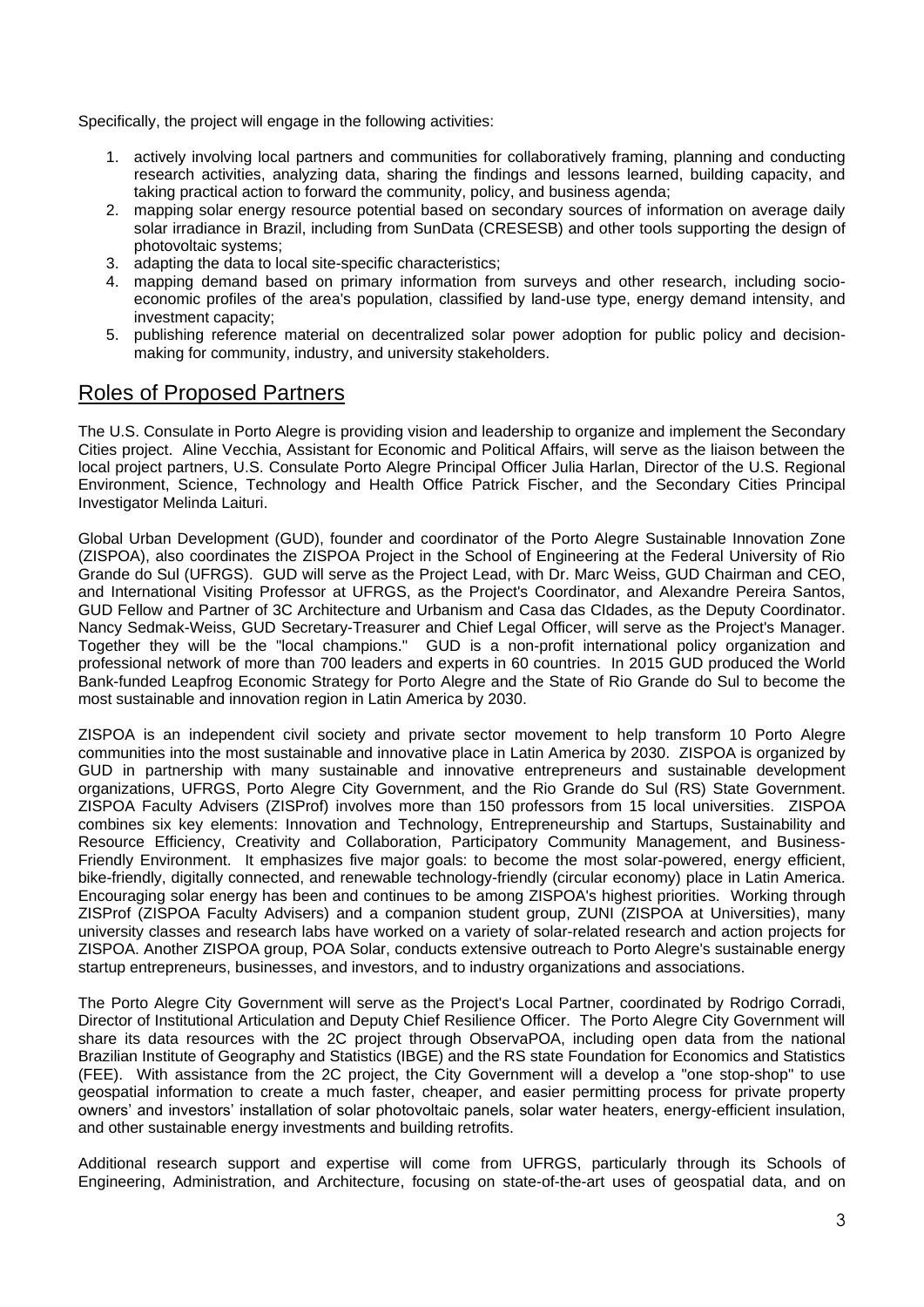business models and advanced technologies for sustainable energy. The international GeoSUMR Partnership, of which GUD is a partner, will help with technical and regional expertise. Specifically, GeoSUMR partner Esri will provide technical assistance for its ArcGIS software and other tools, both directly and through Imagem, their distributor in Brazil.

### Facilities and equipment description

The CIty Government, through Porto Alegre Resiliente's participation in 100RC, already has several software licenses from Esri. Additionally, UFRGS can provide some equipment and facilities through the ZISPOA Project located at GRID. However, we will need to rent modest office space for our 2C Project team. and also purchase 4 or 5 personal computers and necessary software, basic office equipment (for example: printer and scanner, modem and router), plus telecommunications devices including mobile phones and/or telephone sim cards for digital community surveyors and geospatial data collectors.

# Statement of Data needs

The Secondary Cities Project will include the development of three main datasets:

#### 1. Base dataset:

The dataset will include data from the local and national geospatial information infrastructure. This data is available from ObservaPOA, FEE, IBGE, the National Institute of Space Research (INPE), and other public agencies through the National Spatial Data Infrastructure (INDE). The data will serve as the base reference vector and raster datasets for the 2C project. Data needs include:

- a) urbanization features, such as administrative boundaries; assessed land property values; land cover and zoning; building footprints; neighborhoods/districts;
- b) infrastructure features, including locations of substations, switching stations, and transformers; locations of generating stations by energy source and capacity; networks of electricity transmission and distribution networks with operating voltage;
- c) demographic data from the national census, such as population size and density, household income, education, employment and occupations.

#### 2. Energy supply potential dataset

This dataset will include irradiation and atmospheric interference data from the national SunData dataset. This contextual data will be adapted to appropriate research scales and validated with site-specific data collected in and around ZISPOA. Data needs include:

- a) irradiation features: global horizontal irradiation, diffuse irradiation and inclined plane irradiation;
- b) atmospheric data: cloud cover and atmospheric water vapor, trace gases, and aerosols;
- c) sunlight and shading, land plot and building roof sizes.

#### 3. Energy demand profile dataset

This dataset will be developed through original research conducted by the 2C Project. Initial base mapping will provide research data on consumers by land use types, average energy consumption, and investment capacity. The dataset will be developed through field surveys with sampling of the population in targeted areas. Data needs include:

- a) consumption profiles (by energy use, application/activity, and time) from residential, commercial, industrial, and public land uses;
- b) average residential monthly energy usage per capita (kWh/year);
- c) annual energy consumption of public buildings (kWh/m2);
- d) annual energy consumption of industrial buildings (kWh/m2);
- e) annual energy consumption of commercial and services buildings (kWh/m2);
- f) local business revenues, capital spending, and debt service ratios;
- g) average per capita household income.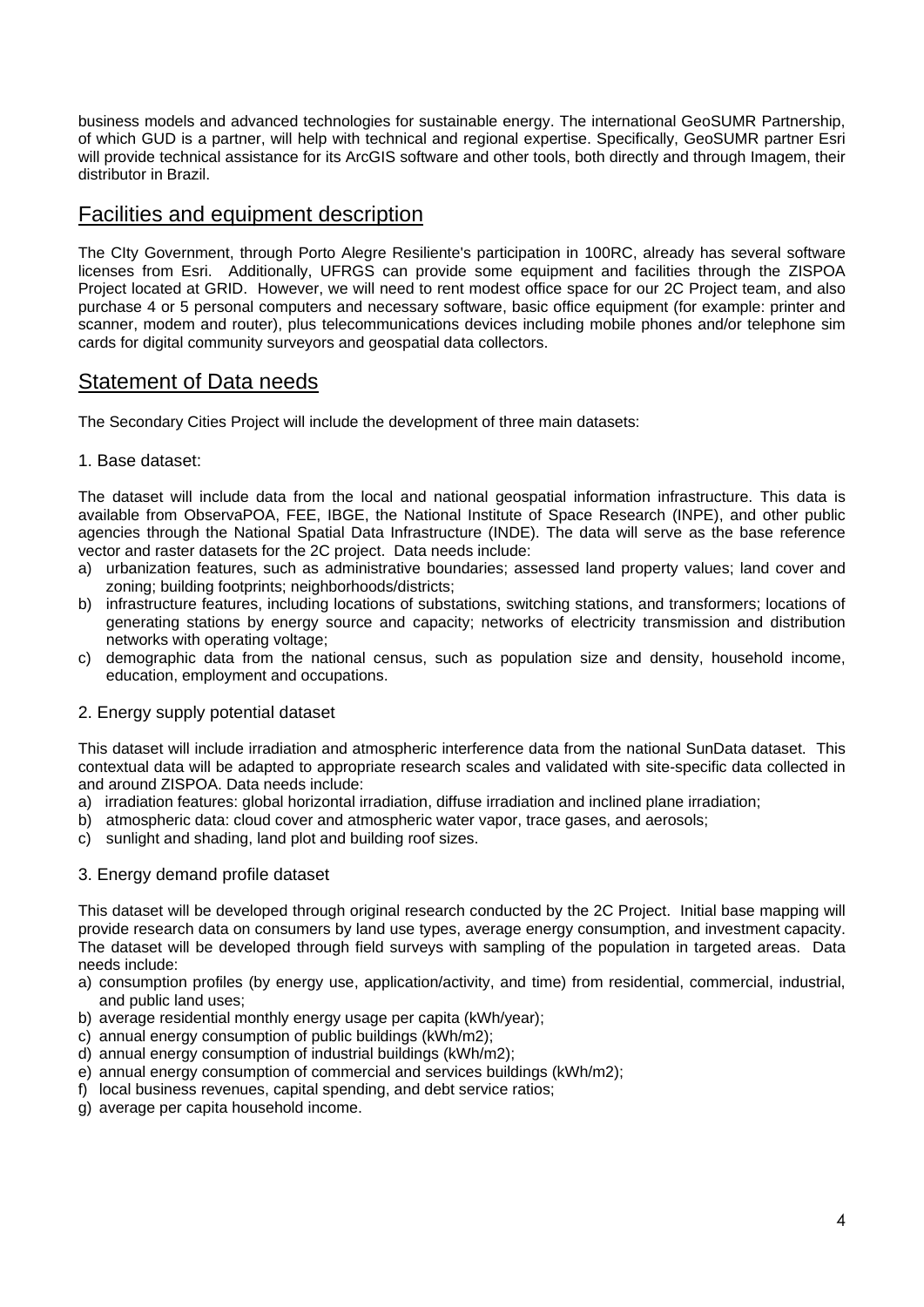# 3. Expected Results

# Data generation

The proposed 2C project plans to compile datasets around three main themes: base dataset, energy supply potential, and energy demand profile. These datasets will support data analysis and communications activities involving the local population and key public, private, and academic stakeholders, and will serve as the foundation for various training workshops and webinars. These activities will result in online publication of data results, including story-maps, thematic maps, and infographics that also will be presented at various public events to targeted audiences.

These datasets also will be included in the Porto Alegre Geonode that will serve as the basis for advancing the open data policy of the City Government. The 2C project team will therefore strengthen its ongoing partnership with the municipality, especially with ObservaPOA, the agency responsible for open data technical infrastructure and policy implementation.

# Capacity building

The 2C project will focus its capacity building on using two main 5-day training workshops combined with additional custom-designed workshops, seminars, and webinars, involving both international and local experts, to expand technical skills, substantive knowledge, and cutting-edge best practices for community residents and entrepreneurs, university faculty and students, sustainable energy businesses, and government officials. Specifically, the project will help build and strengthen geospatial data utilization capacity for:

- 1. Communities such as potential solar consumers, area residents, and ZISPOA members. Proposed activities include dissemination of information through workshops with training practice elements, setting research questions and conducting survey research, analyzing data, sharing findings, and taking practical actions.
- 2. Higher Education and Research Institutions as sources for strategic advisers, teachers/trainers, and workshop participants. University professors and researchers from ZISPOA Faculty Advisers will help provide technical knowledge and expertise on sustainable energy by advising and guiding research, analysis, and action. University students, including from ZUNI, will participate in the workshops along with community members. Students experienced with GIS and/or sustainable energy may be recruited as project interns to take part in project-based learning activities.
- 3. Sustainable Energy Businesses, including participants in POA Solar, will act as advisers for the 2C project. Current engagement of the solar industry by ZISPOA will be strengthened through geospatial information and technical training.
- 4. The Porto Alegre City Government. Porto Alegre Resiliente will coordinate local government involvement, including environmental quality, economic development, and urban planning agencies. The 2C project will support implementation of the city's Resilience Strategy, focusing on the 4th District as a laboratory for sustainable innovation policy development including expedited permitting processes, solar power and energy efficiency for public buildings and lighting, and targeted incentives for solar energy expansion. Also, the 2C project will collaborate with ObservaPOA to strengthen its capacity to assemble and publicly share open data, including through a training workshop specially designed for this purpose.

### Data sharing metrics

The datasets should be made available for download (as shapefile/kml/raster) as well as for visualization (on layout formats like JPG, PDF and such).

Data and metadata standards need to be made compatible with national and Geonode standards. This should necessarily consider: Geographic Vector Data Structure (ET-ADGV 2.1.3/ET-EDGV 3.0) and Acquisition (ET-ADGV 2.1.3/AT-EDGV 3.0) standards (from the Brazilian Army and National Cartographic Commision - CONCAR); ISO 37120; and Geonode and 2C Geonode metadata standards, especially focusing on data quality.